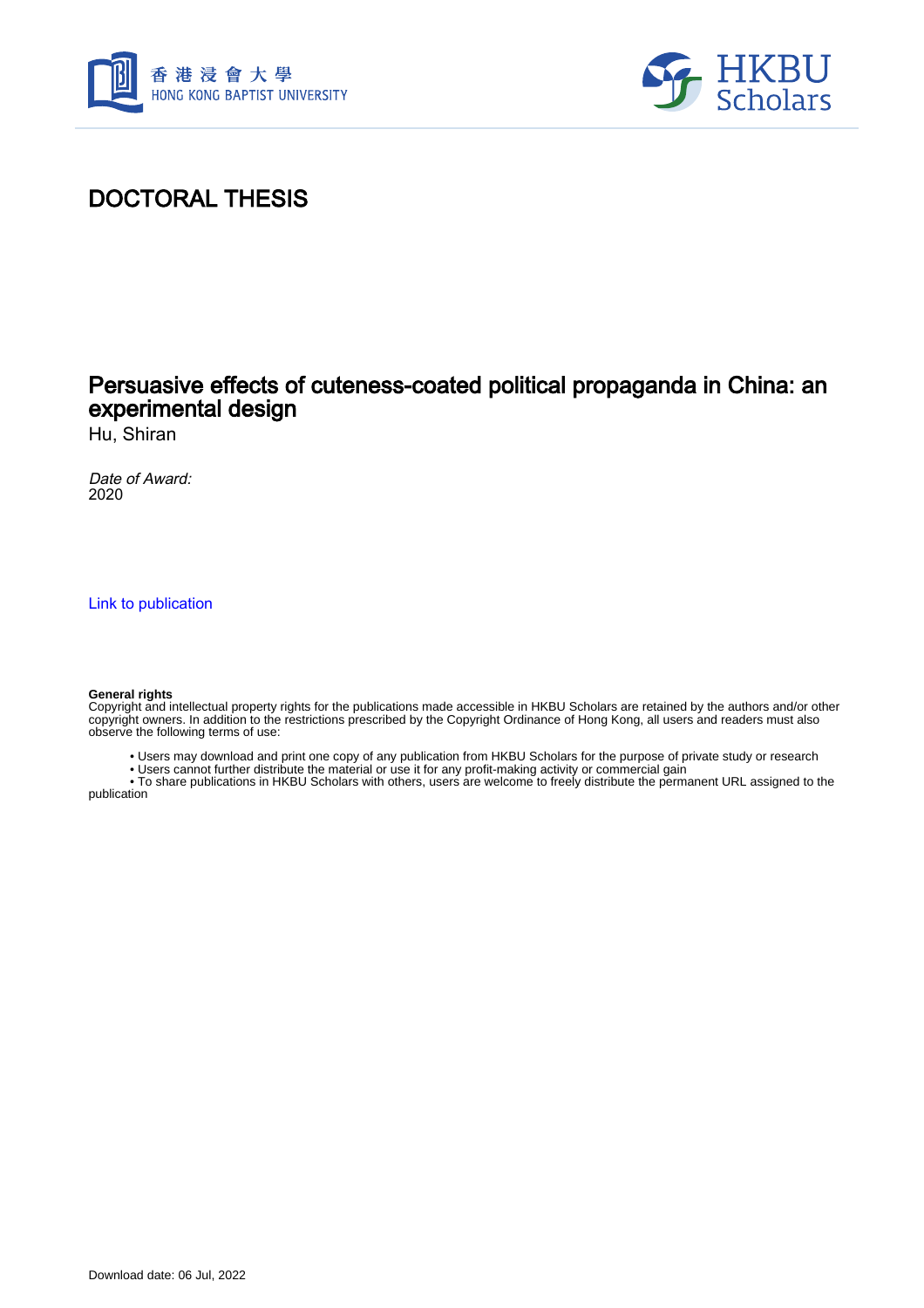### **Abstract**

Ever-developing media and innovative propaganda strategies continually change the ways that political authorities exercise their manipulation of the public, which always causes great concern among scholars in the field of political communication. To respond to the lively debate on the roles new modes of communication can play in the processes of politics in modern society based on the experience of China and also to help scholars adapt to the changing context of China today, we chose one representative trend in the latest political propaganda of the Communist Party of China (CPC) on social media—"cuteness-coated propaganda"—of which we study the impacts on political support among Chinese youth and the mechanisms involved. After conceptualizing and theorizing the cuteness-coated propaganda of the CPC, we design and conduct two studies. In Study One, we firstly recruit 199 participants offline for a pair of betweensubjects 2 (selling cuteness or not)  $\times$  2 (soft content or hard content) factorial design experiments. In Experiment 1, the cuteness is presented in the form of video, and in Experiment 2, it is presented in the form of pictures. In Study Two, we recruit 386 participants online to join in the online survey-embedded experiments, in which the cuteness is presented in the form of text in Experiment 3 and the form of pictures in Experiment 4.

We find that in our research context when the CPC propagandizes with soft-oriented content using the selling-cuteness strategy in video form on Weibo, it improves the specific political support of Chinese youth by increasing their positive emotions or closing the psychological distance between themselves and the [propagandist.](javascript:;) This finding suggests that the "Double-Soft Model" of political propaganda (utilizing a soft propaganda strategy to publicize soft content) proposed in our thesis can be a very persuasive way of influencing young people's specific political support. However, when the selling-cuteness with soft content is presented in picture form or textual form, it is unable to influence the specific support because it cannot evoke significantly increased positive emotions or psychological closeness. Meanwhile, neither general political support nor national pride is influenced by the selling-cuteness strategy no matter in which form it is presented, which is consistent with the findings of previous scholars. Our research represents a pioneering study of cuteness-coated political propaganda on social media, both theoretically and empirically.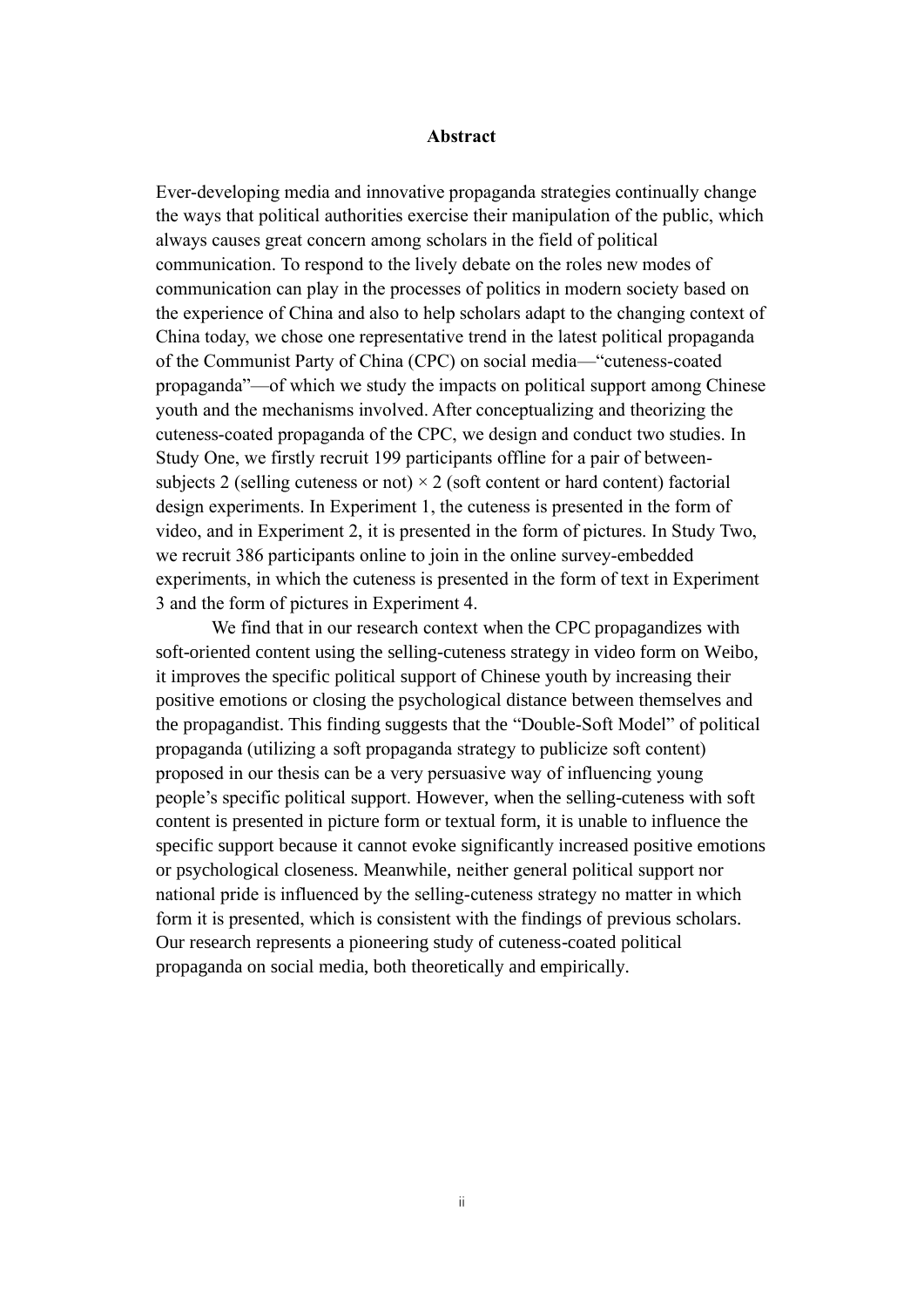### **Table of Contents**

| 2.1.1 Important Political Propaganda Tools: From Traditional to New        |  |
|----------------------------------------------------------------------------|--|
|                                                                            |  |
| 2.1.2 The Development of Political Propaganda Strategies21                 |  |
| 2.1.3 The Debate on the Effect of New Political Propaganda 28              |  |
|                                                                            |  |
|                                                                            |  |
| 2.2.2 The Rising Importance of the Government's New Media 32               |  |
| 2.2.3 A Brief Introduction to the Selling-Cuteness of the CPC  34          |  |
|                                                                            |  |
|                                                                            |  |
| 3.2 Kawaii, Moe, Traditional Chinese Cuteness, and Online Pop Culture in   |  |
|                                                                            |  |
| 3.3 Defining Cuteness, Selling-Cuteness, and Cuteness-Coated Propaganda in |  |
|                                                                            |  |
| 3.4 A Theoretical View: Cuteness-Coated Propaganda as a Type of Soft       |  |
|                                                                            |  |
|                                                                            |  |
|                                                                            |  |
|                                                                            |  |
|                                                                            |  |
|                                                                            |  |
|                                                                            |  |
|                                                                            |  |
|                                                                            |  |
|                                                                            |  |
| 5.2.2 Content as a Moderator: The Fit Between the Selling-Cuteness         |  |
|                                                                            |  |
| 5.3 Emotional Attraction and Psychological Proximity of Cuteness  77       |  |
|                                                                            |  |
| 5.3.2 Psychological Proximity as Another Mediator  84                      |  |
|                                                                            |  |
| 5.4 Forms of Communication: Text, Pictures, and Videos  90                 |  |
|                                                                            |  |
|                                                                            |  |
|                                                                            |  |
|                                                                            |  |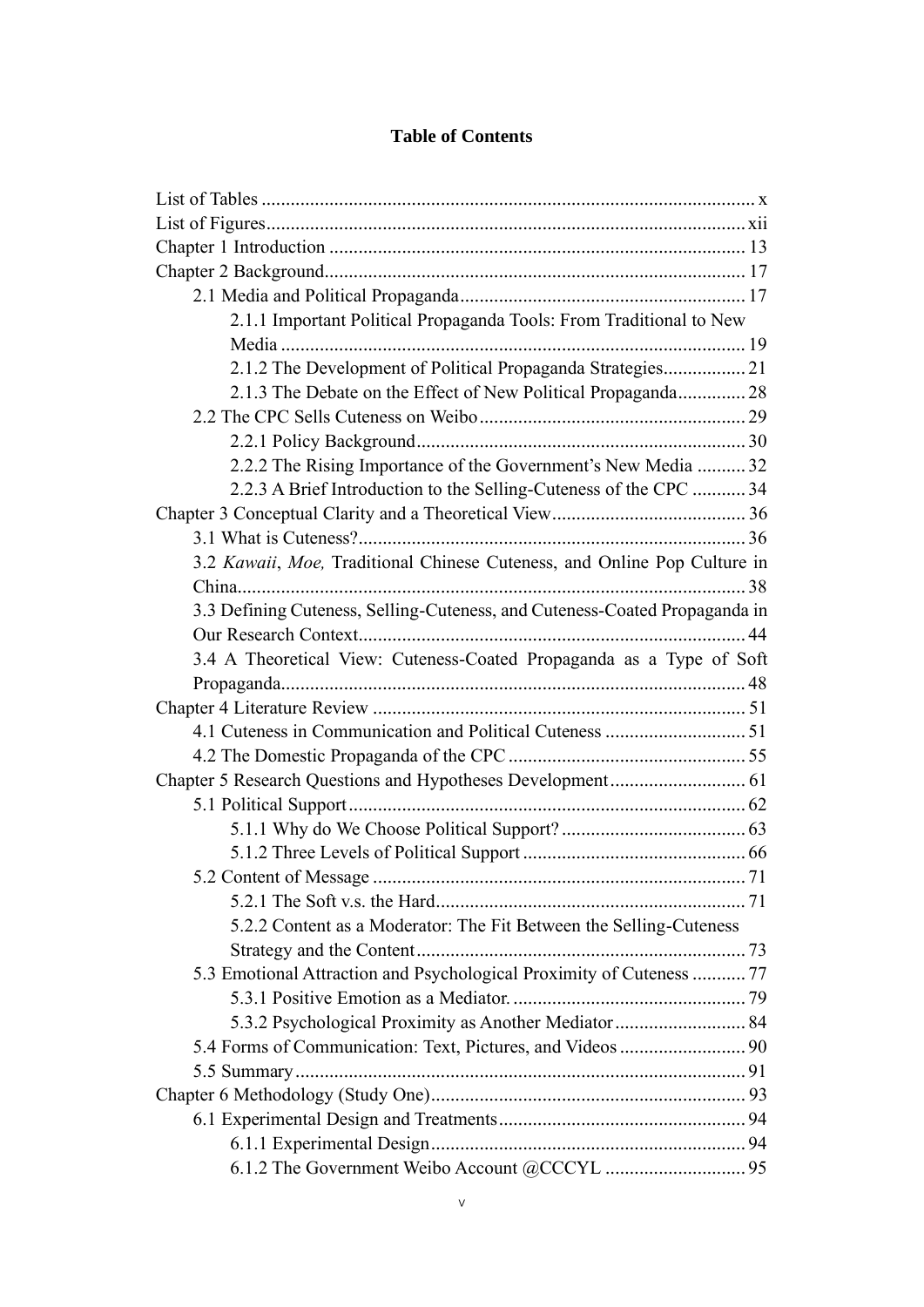| 6.4.1 Dependent Variables: Specific Support, General Support, and   |  |
|---------------------------------------------------------------------|--|
|                                                                     |  |
| 6.4.2 Mediators: Emotion and Psychological Distance  107            |  |
|                                                                     |  |
|                                                                     |  |
|                                                                     |  |
| 7.2 Testing for Moderating Effect (H1, H2, H3, RQ1, RQ3)  117       |  |
| 7.2.1 Testing for the Moderating Effect in Experiment 1  118        |  |
| 7.2.2 Testing for the Moderating Effect in Experiment 2  127        |  |
| 7.2.3 Experiment 1 vs. Experiment 2 Regarding the Moderating Effect |  |
|                                                                     |  |
| 7.3 Testing for Mediated Moderation (H4-H7, RQ2, RQ3) 139           |  |
|                                                                     |  |
| 7.3.2 Psychological proximity as the mediator  147                  |  |
| 7.3.3 Experiment 1 vs. Experiment 2 Regarding the Mediated          |  |
|                                                                     |  |
|                                                                     |  |
|                                                                     |  |
|                                                                     |  |
|                                                                     |  |
|                                                                     |  |
|                                                                     |  |
|                                                                     |  |
|                                                                     |  |
|                                                                     |  |
|                                                                     |  |
|                                                                     |  |
|                                                                     |  |
| 9.2 Testing for Moderating Effect (H1, H2, H3, RQ1, RQ3)  178       |  |
| 9.2.1 Testing for the Moderating Effect in Experiment 3  178        |  |
| 9.2.2 Testing for the Moderating Effect in Experiment 4 186         |  |
| 9.2.3 Experiment 3 vs. Experiment 4 Regarding the Moderating Effect |  |
|                                                                     |  |
| 9.3 Testing for Mediated Moderation (H4-H7, RQ2, RQ3) 197           |  |
|                                                                     |  |
|                                                                     |  |
| 9.3.3 Experiment 3 vs. Experiment 4 Regarding the Mediated          |  |
|                                                                     |  |
|                                                                     |  |
| Chapter 10 Conclusion and Discussion (Study One & Study Two) 216    |  |